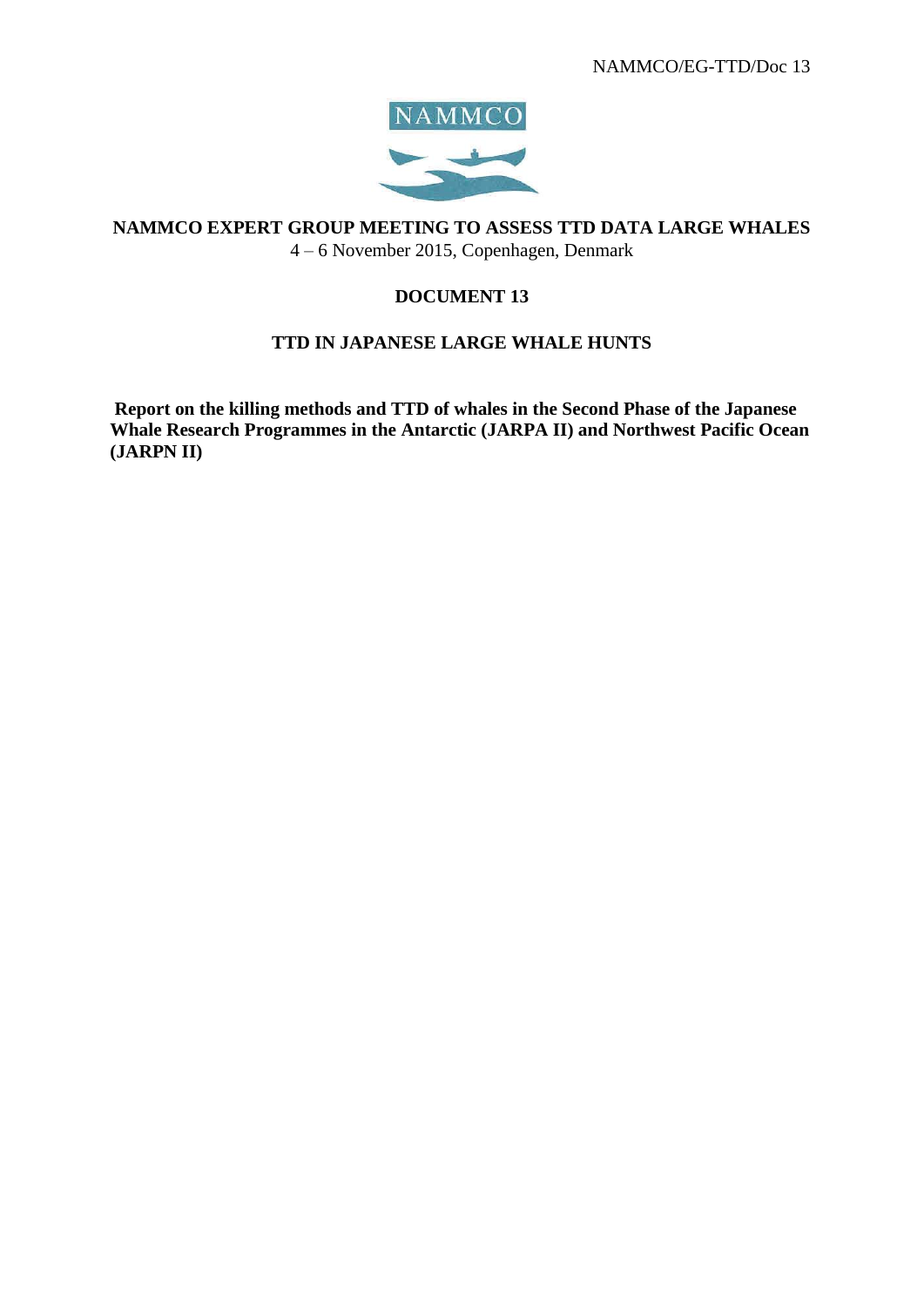# **Report on the killing methods and TTD of whales in the Second Phase of the Japanese Whale Research Programmes in the Antarctic (JARPA II) and Northwest Pacific Ocean (JARPN II)**

TOSHIHIRO MOGOE<sup>1</sup>, MASAKATSU MORI<sup>2</sup>, AND TATSUYA ISODA<sup>1</sup>

*1 Institute of Cetacean Research, 4-5 Toyomi-cho, Chuo-ku, Tokyo 104-0055, Japan <sup>2</sup>Kyodo Senpaku Co., Ltd., 4-5 Toyomi-cho, Chuo-ku, Tokyo 104-0055, Japan*

#### **ABSTRACT**

This paper reports the whale killing methods and estimates of time to death (TTD) and Instant Death Rates (IDR) for whales taken during the Japanese research programmes in the North Pacific (JARPNII) and Antarctic (JARPAII), for the period 2010-2015. Explosive harpoon was used as the primary killing method for six whale species in those programmes (five baleen whale species and sperm whale). Several secondary killing methods are also used. Median and average of TTD, as well IDR are provided for the six species caught by JARPNII and JARPAII in the period above.

#### **KEYWORDS:** TTD, IDR, KILLING METHOD, JAPAN

#### **INTRODUCTION**

The lethal component of the Japanese Whale Research Program in the western North Pacific (JARPNII, 2000- 2016) involves the catch of a limited number of sei, Bryde's common and sperm whales. A similar program in the Antarctic (JARPAII, 2005/06-2013/14) took Antarctic minke and fin whales. The primary method for killing the whales in those programs, is the harpoon gun with explosive attached at its head. Improvement of the whale killing method in Japan has been made based on the International Whaling Commission (IWC) Action Plan developed at the workshop on whale killing method in 1992 (IWC, 1993), 1995 (IWC, 1996), and 1999 (IWC, 1999). The Action Plan especially encouraged improving of whaling equipment and methods to reduce time to death (TTD) of whales.

JARPNII and JARPAII have recorded catch data including TTD for all whales taken by catcher boats. Data and results of killing method improvement were reported in the past to the Technical Committee of the IWC and more recently to the Hunting Committee of the North Atlantic Marine Mammal Commission (NAMMCO) (Ishikawa, 2010).

This paper updates the results presented by Ishikawa (2010) to include data on killing methods, TTD and Instant Death Rate (IDR) of whales obtained in the period 2010-2015.

#### **WHALE KILLING METHODS**

Table 1 summarises the primary and secondary (back-up) killing methods used in JARPNII and JARPAII during the period from 2010 to 2015. Explosive harpoon was used as a primary killing method for the six species involved (five baleen whale species and sperm whale). Size of the harpoon was 75mm, except for common minke whale for coastal operations (50mm) because of using small type catcher boats. Penthrite charge of the grenade varied from 27g to 60g according to target species and its body size.

Five types of fuse were utilized for the explosion of the grenade. Two types of calibre rifle were used as back-up killing method for baleen whales. As for common minke whale in the coastal component of JARPNII, lance was used as a back-up killing method.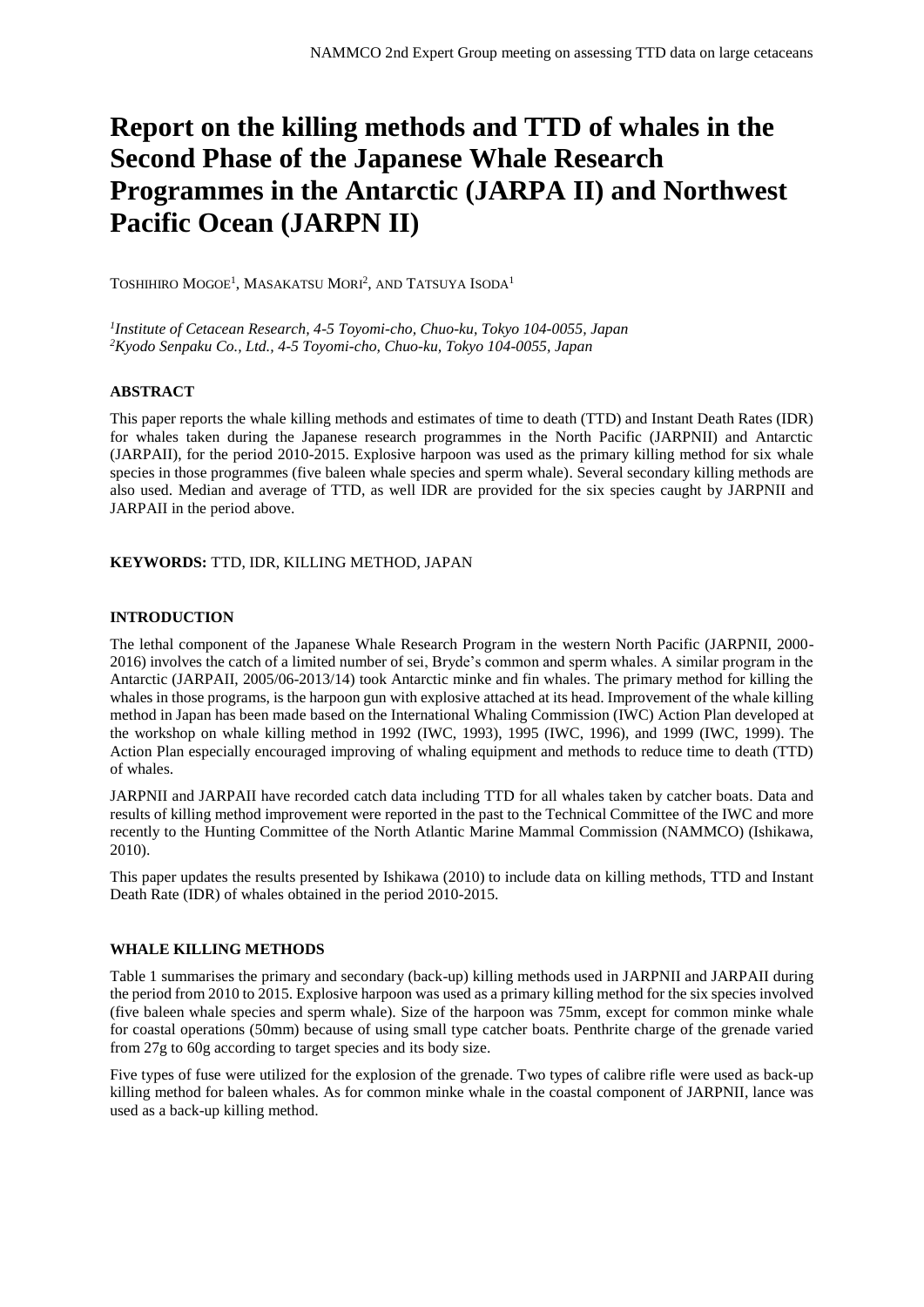### **TTD and IDR**

Slackening of the jaw or flippers, or cessation of movement were the criteria used to estimate death of whales. This follows the agreement of the Workshop on Humane Killing Techniques for Whales (IWC, 1980; 1984).

Table 2 shows the results of TTD and IDR for several whale species. There was no catch of whales in the Antarctic in the season 2014/15 and no common minke and sperm whales were taken by the offshore component of JARPNII in the North Pacific in 2014 and 2015.

Table 2(a) shows the TTD and IDR for JARPAII in the austral summer seasons 2009/10 to 2013/14. For the Antarctic minke whales the median TTD was evaluated as zero in any years in this period (e.g. the IDR is higher than 50% for all the years: 56.7% - 63.1%) while the average values varied from 74 to 122 seconds over years. For the fin whales, although the number of whales caught is small, the IDR is estimated as 50% and maximum TTD was 700 sec.

Table 2(b) shows the TTD and instant death rate for JARPN II offshore component. For sei, Bryde's, common minke, and sperm whales, the median TTD varied from 0 to 180, 0 to 170, 0 to 190 and 0 to 660 seconds, respectively. The average TTD varied from 150 to 238, 81 to 271, 80 to 180 and 0 to 250 seconds, respectively. Finally the total IDR varied from 41.1 to 60.0%, 46.4 to 70.6%, 33.3 to 62.2% and 0 to 100% in those four species, respectively.

Table 2(c) shows the TTD and instant death rate for JARPN II coastal component. The median TTD for common minke whale varied from 0 to 230 seconds; the average TTD varied from 228 to 406 seconds; and the IDR varied from 35.1 to 57.1%.

## **ACKNOWLEDGEMENTS**

We would like to express our sincere thanks to Luis A. Pastene (ICR), Toshihide Kitakado (TUMSAT), Hideki Moronuki (FAJ), and Takaaki Sakamoto (FAJ) for their useful comments on an earlier version of this manuscript. We would like to thank all the researchers and crew members of JARPAII and JARPNII surveys, for obtaining the data used in this study.

## **REFERENCES**

- International Whaling Commission. 1980. Report of the workshop on humane killing techniques for whales. 33rd International Whaling Commission Technical Committee, International Whaling Commission.
- International Whaling Commission. 1984. Report of the technical committee working group on humane killing. 36th International Whaling Commission, International Whaling Commission.
- International Whaling Commission. 1993. Report of the 43rd International whaling commission. International Whaling Commission.
- International Whaling Commission. 1996. Report of the 46<sup>th</sup> International whaling commission. International Whaling Commission.
- International Whaling Commission. 1999. Annual Report of the International Whaling Commission 1999. International Whaling Commission.
- Ishikawa, H. 2010. Progress report on the killing method of whales in the Second Phase of Japanese Whale Research in the Antarctic Sea (JARPAII) and North-western Pacific Ocean (JARPNII). North Atlantic Marine Mammal Commission.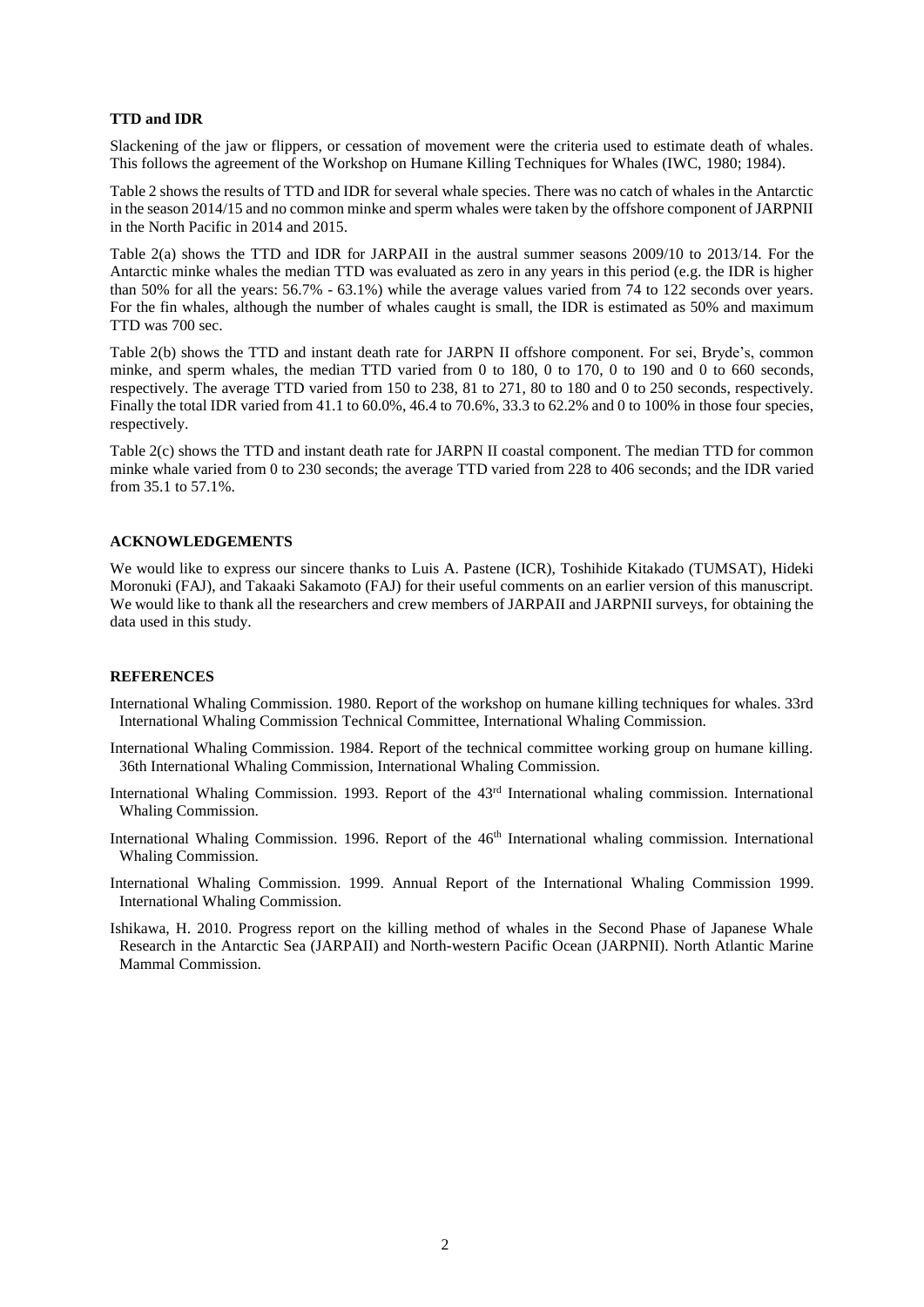| Target species       | Killing method                 |                         |                                            | Remarks                                  |
|----------------------|--------------------------------|-------------------------|--------------------------------------------|------------------------------------------|
|                      | Primary<br>Secondary (Back-up) |                         |                                            |                                          |
|                      | Grenade harpoon                | Fuse                    |                                            |                                          |
| Fin whale            | 75mm harpoon with              | 0.1sec. delayed         | Second harpoon with Rifle is not effective |                                          |
|                      | 60g penthrite                  |                         | 60g penthrite                              | as the secondary                         |
|                      | explosive                      |                         | explosive                                  | killing method.                          |
| Sei whale            | 75mm harpoon with              | $0.1/0.05/0.025$ sec.   |                                            | Second harpoon with Penthrite amount and |
|                      | $60g/50g$ penthrite            | delayed                 | 60g/50g penthrite,                         | fuse was selected by                     |
|                      | explosive                      |                         | cold harpoon, or large estimated body      |                                          |
|                      |                                |                         | calibre rifle (.458)                       | length.                                  |
| Bryde's whale        | 75mm harpoon with              | 0.05/0.03/0.025sec.     | Second harpoon with Pentrite amount and    |                                          |
|                      | 50g/30g penthrite              | delayed                 | $60g/50g$ penthrite,                       | fuse was selected by                     |
|                      | explosive                      |                         | cold harpoon, or                           | estimated body                           |
|                      |                                |                         | large calibre rifle                        | length.                                  |
|                      |                                |                         | (.375/.458)                                |                                          |
| Antarctic minke      | 75mm harpoon with              | $0/0.025$ sec. delayed  | Second harpoon with                        |                                          |
| whale                | 30g penthrite                  |                         | 30g penthrite, cold                        |                                          |
|                      | explosive                      |                         | harpoon or large                           |                                          |
|                      |                                |                         | calibre rifle                              |                                          |
|                      |                                |                         | (.375/.458)                                |                                          |
| Common minke         | 75mm harpoon with              | $0/0.025$ sec. delayed  | Second cold harpoon                        |                                          |
| Whale                | 30g penthrite                  |                         | or large calibre rifle                     |                                          |
| (offshore operation) | explosive                      |                         | (.375/.458)                                |                                          |
| Common minke         | 50mm harpoon with              | Osec. delayed           | Second cold harpoon                        |                                          |
| whale                | 27g penthrite                  |                         | or lance                                   |                                          |
| (coastal operation)  | explosive                      |                         |                                            |                                          |
| Sperm whale          | 75mm harpoon with              | $0.1/0.05$ sec. delayed | Second explosive                           | Rifle is not effective                   |
|                      | $60g/50g$ penthrite            |                         | harpoon with 60g/50g as the secondary      |                                          |
|                      | explosive                      |                         | penthrite explosive                        | killing method.                          |

Table 1. Primary and secondary killing methods used during JARPNII and JARPAII

# Table 2. Time to death (TTD) and instant death rate (IDR)

| (a) For Antarctic minke and fin whales in JARPA II |  |  |  |  |  |  |
|----------------------------------------------------|--|--|--|--|--|--|
|----------------------------------------------------|--|--|--|--|--|--|

| Species               | Season  | Total number   | Time to death (mm:ss) |             |                | Instant death rate $(\%)$ |
|-----------------------|---------|----------------|-----------------------|-------------|----------------|---------------------------|
|                       |         |                | <b>MED</b>            | <b>MEAN</b> | S.D.           |                           |
| Antarctic minke whale | 2009/10 | 506            | 0:00                  | 1:45        | 2:45           | 56.7                      |
|                       | 2010/11 | 170            | 0:00                  | 2:02        | 4:53           | 62.4                      |
|                       | 2011/12 | 266            | 0:00                  | 1:38        | 2:30           | 59.4                      |
|                       | 2012/13 | 103            | 0:00                  | 1:14        | 1:48           | 63.1                      |
|                       | 2013/14 | 251            | 0:00                  | 1:48        | 2:52           | 57.4                      |
| Fin whale             | 2009/10 |                | 0:00                  |             | $\overline{a}$ | 100.0                     |
|                       | 2010/11 | $\mathfrak{D}$ | 11:40                 | 11:40       | 16:30          | 50.0                      |
|                       | 2012/13 |                | 0:00                  |             |                | 100.0                     |